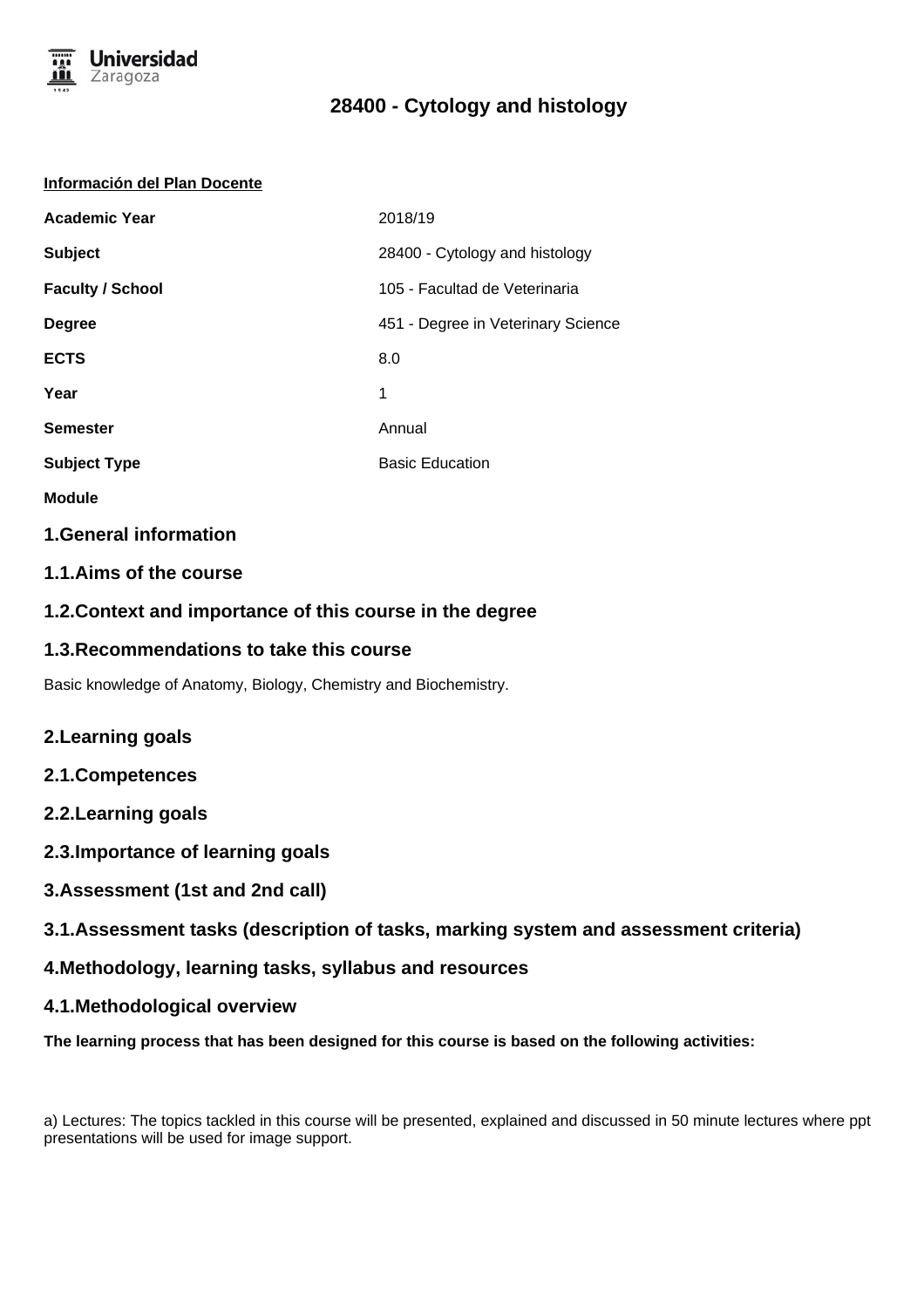

b) Seminars: At the beginning of course a seminar will be held where the Histological Technique will be explained. Students will also observe, comment and discuss electron microscopy images corresponding to the theoretical classes of Cytology.

c) Laboratory practice: Parallel to the theory small-group practical classes will be held, where the student will observe histological preparations of various tissues and organs using optical microscopes. Each student must take 16 practices, 1.5 or 2 hour duration, in the Histology laboratory. The existence of more than 3 unexcused absences from these classes implies that the student will go directly to practical final exam.

d) Works: Students have to complete a lab notebook which is considered mandatory.

e) Tutorials: Students will be able to meet teachers to consult issues related to the subject. Dates and times should be agreed by email in advance.

Selected supporting materials will be provided in the Moodle Digital Platform:

https://moodle2.unizar.es/

### **4.2.Learning tasks**

The program that is offered to the student to help him to achieve the expected results includes the following activities...

- I) Lectures on the contents shown in the course syllabus.
- II) Laboratory practical classes with the following contents:
- 1. Epithelial tissue (I)
- 2. Epithelial tissue (II)
- 3. Connective tissue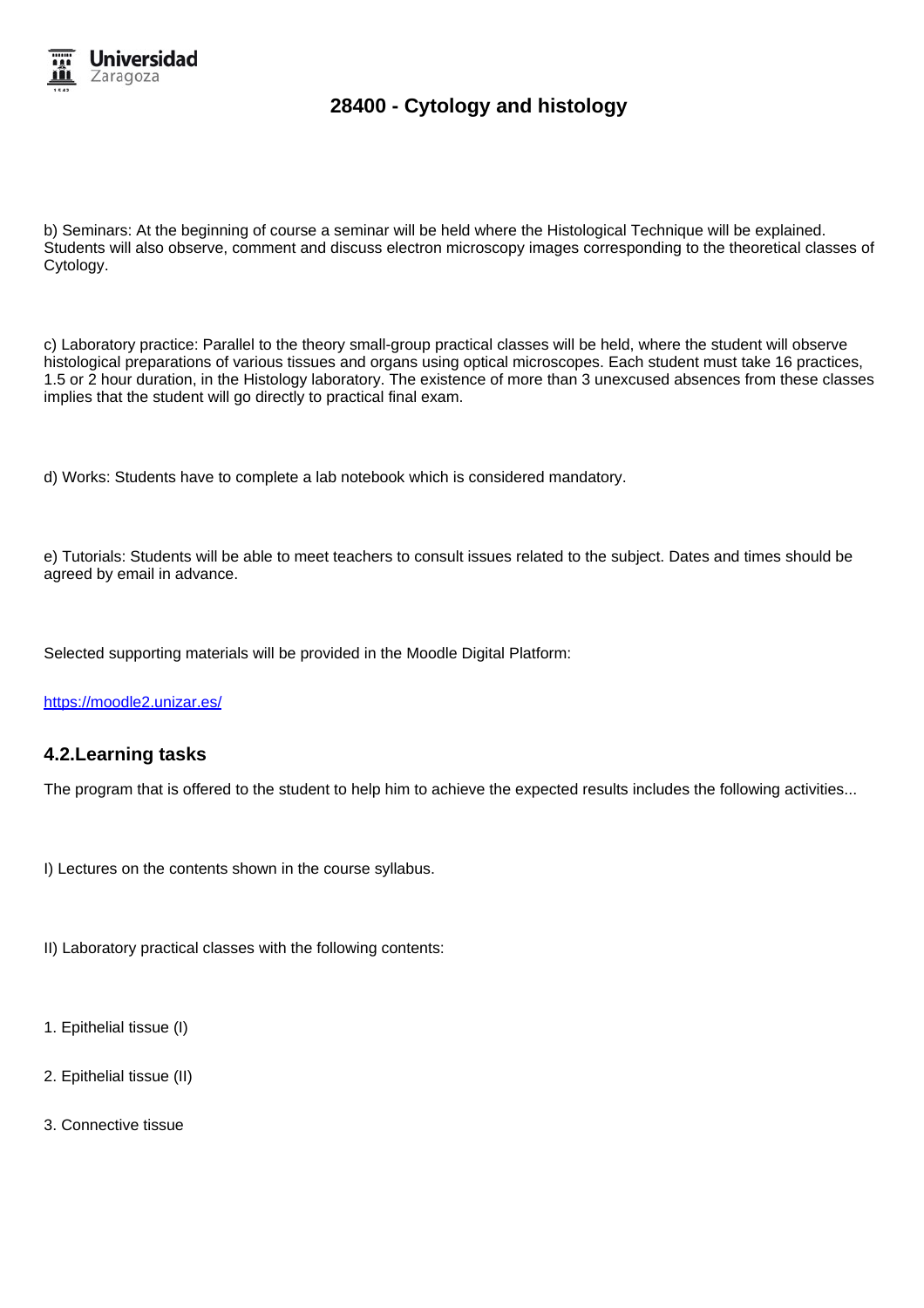

- 4. Cartilage and bone
- 5. Muscle tissue
- 6. Nervous system
- 7. Cardiovascular system
- 8. Endocrine system
- 9. Respiratory system
- 10. Digestive system (I)
- 11. Digestive system (II)
- 12. Lymphoid Organs
- 13. Urinary system
- 14. Reproductive system
- 15. Review (I)
- 16. Review (II)

In the review practices students will have at their disposal all histological preparations that have been used in previous practices along the course. The teacher responsible for the course will offer support and answers to the questions raised in the review.

### **4.3.Syllabus**

### **Course syllabus**

Introduction

Unit 1. Cytology and Histology concept. Historical perspective. Spanish School of Histology. Histological methods: microscopy, electron microscopy, histochemistry, immunocytochemistry.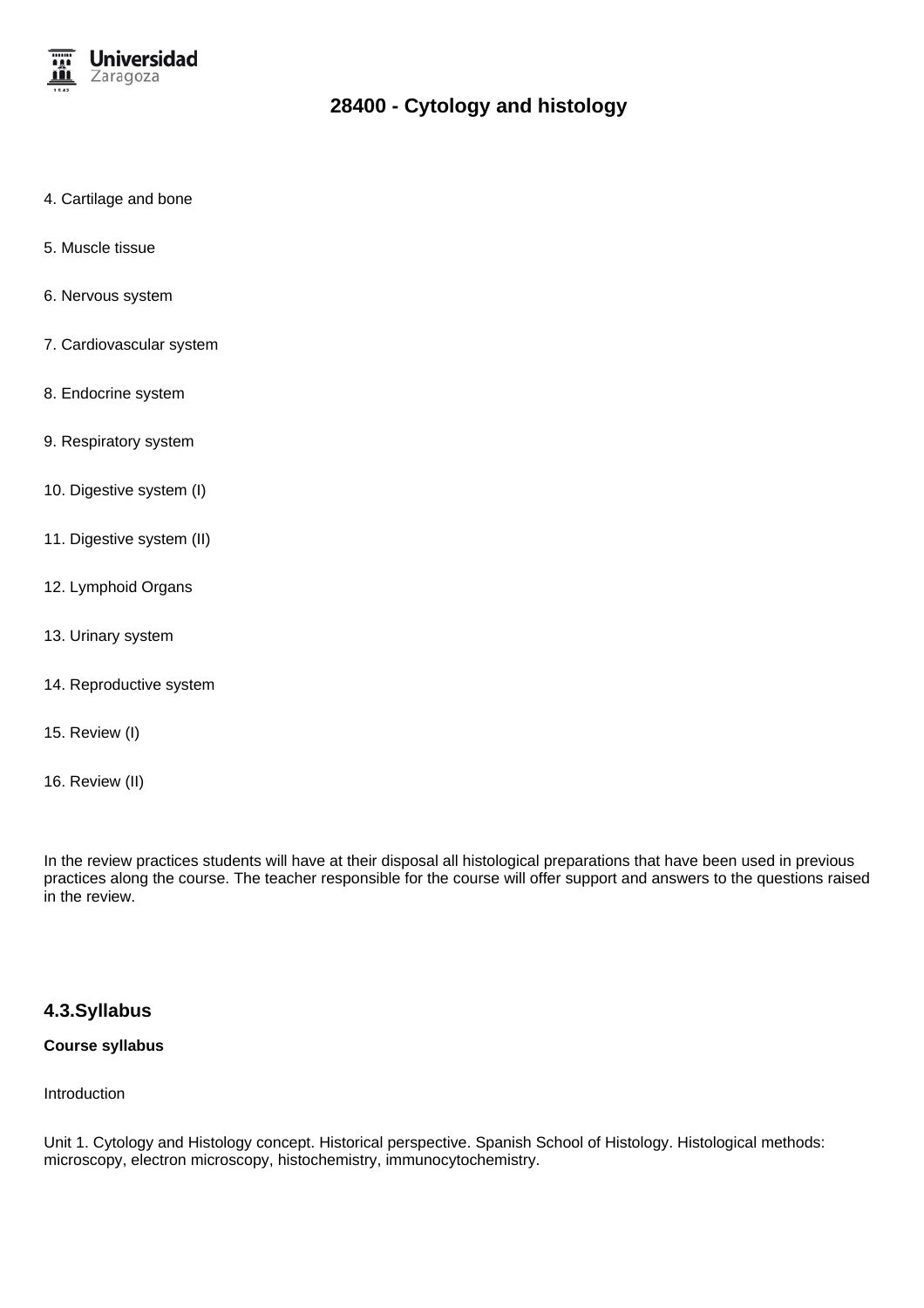

Cytology

Unit 2. Introducction to cell study. Cell Theory. General concepts: prokaryote and eukaryote cells. Observation of fixed and stained cells.

Unit 3. Plasma membrane: structural model and chemical composition. Properties and functions. Molecular transport. Endocytosis and exocytosis.

Unit 4. Ribosomes. Endoplasmic reticulum: ultrastructure and varieties: granular (rough) and agranular (smooth) endoplasmic reticulum. Functions.

Unit 5. The Golgi complex: ultrastructure. Functions. Cellular secretion.

Unit 6. Lysosomes and peroxisomes: ultrastructure. Functions.

Unit 7. The mitochondria: ultrastructure. Functions.

Unit 8. The cytoeskeleton: microtubules, microfilaments and intermediate filaments. Ultrastructure and organization. Functions. Cytoplasmic Inclusions. Hyaloplasma.

Unit 9. The nucleus: general characteristics: shape, number, position and general structure. Nuclear envelope. Nuclear pores. Chromatin. Nucleolus. Nucleoplasm.

#### General Histology

Unit 10. Animal Tissues: concept. Tissue differentiation and renovation. Tissue classification. Epithelial tissue. Structural and functional characteristics. Cellular polarity: apical, lateral and basal surfaces. Epithelial classification. Lining epithelia types. Glandular epithelia and glands. Epithelial cell renewal.

Unit 11. Connective tissue: structural and functional characteristics. Classification. Cells and extracellular components. Adipose tissue.

Unit 12. Cartilage: structure. Classification. Hyaline cartilage. Elastic cartilage. Fibrous cartilage. Origin and growth of cartilage.

Unit 13. Bone: general characteristics. Classification. General structure of bones. Cellular and matrix components of bones. Ossification: types. Bone growth, remodelling and repair. Bird bones.

Unit 14. The blood: Study techniques. Erythrocytes, leukocytes, platelets. Morphological variations, structure and chemical composition. Differences in various animal species. The bone marrow. Hematopoiesis.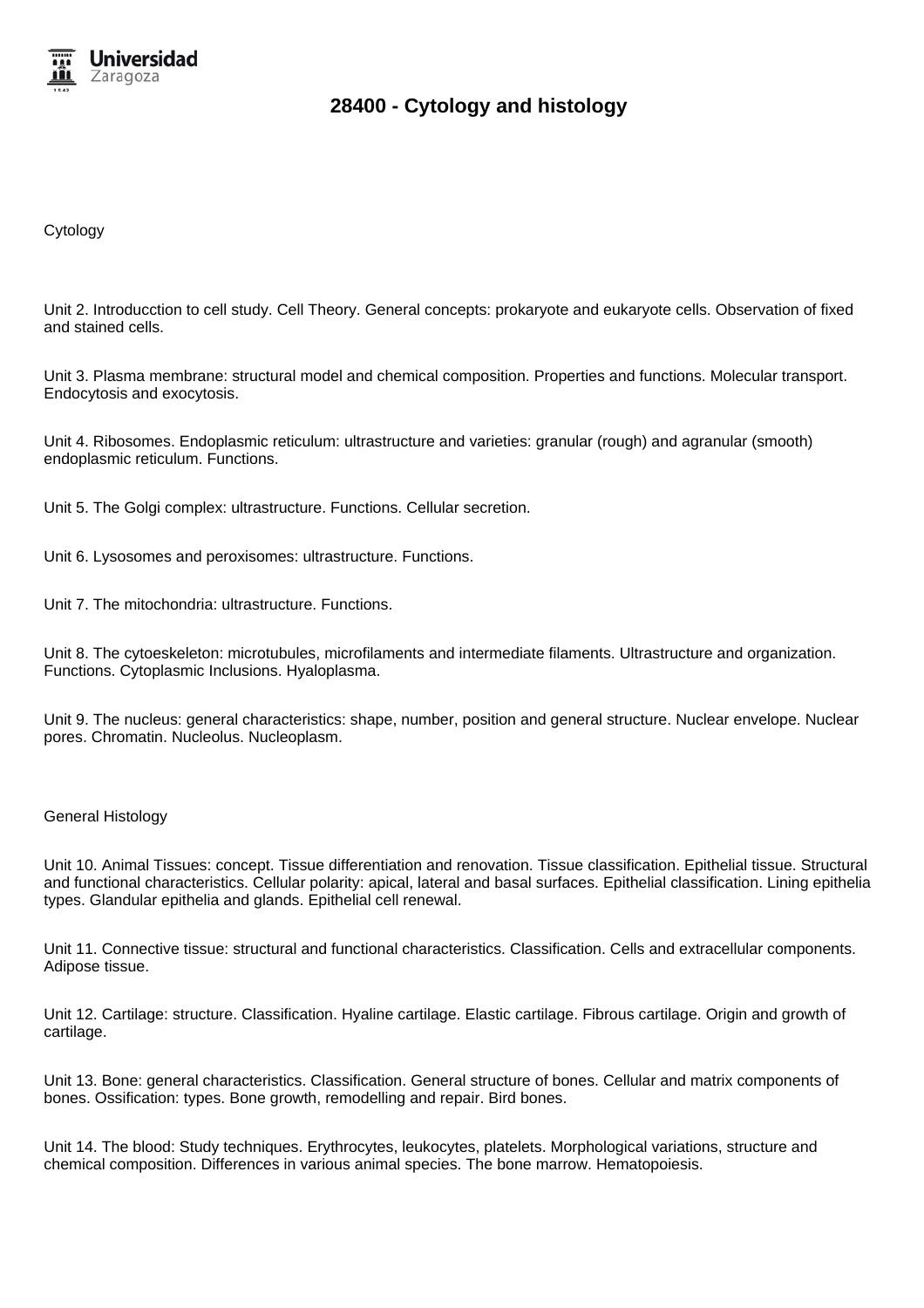

Unit 15. Muscle tissue: Types. Skeletal muscle. Types of muscle fibers. Muscle-tendon junctions. Cardiac muscle. Smooth muscle. Regeneration of muscle tissues.

Unit 16. Nervous tissue: general characteristics. Neurons: structure and ultrastructure. Classification of neurons. Nerve fiber: myelinated and unmyelinated nerve fibers. Degeneration and regeneration of nerve fibers. Interneuron synapses. Neuroglia.

Microscopic Anatomy

Unit 17. Nervous system: general organization. Central nervous system: the brain. Structure of isocortex. White matter. Cerebellum. Cellular organization of cerebellar cortex. White matter. Spinal cord: white and gray matter. Meninges. Ependyma. Choroid plexuses. Peripheral nervous system: peripheral nerves. Dorsal root ganglia.

Unit 18. The cardiovascular system: arteries. Arteriolar-venous anastomosis. Capillaries. Chemoreceptors and baroreceptors. Veins. Venous circulation and valves. The heart: cardiac skeleton. Cardiac valves. Lymphatic vessels.

Unit 19. Lymphoid organs: general characteristics. Primary lymphoid organs: the thymus and the bursa of Fabricius. Secondary lymphoid organs: lymph node, the spleen, hemolymph nodes.

Unit 20. The digestive system: the buccal cavity, tongue, teeth, lips and palate. The pharynx. The salivary glands. The digestive tube: general structure: the esophagus, the glandular stomach, the compound stomach, the small intestine, the large intestine. The Peritoneum. The liver and gallbladder. The exocrine pancreas. The avian digestive system.

Unit 21. The Respiratory system: components and structural organization: the nasal cavity, the larynx, the trachea, the lung, the pleura. The Avian respiratory system,and the air

Unit 22. The urinary system: the kidney. Differences among domestic species. General structure. The nephron. Collecting duct system. Juxtaglomerular complex. Blood supply of kidney. Lymphatic vessels. Renal pelvis. The ureters. The urinary bladder. The urethrae.

Unit 23. The Endocrine system: peripheral diffuse endocrine system. Hypophysis and epiphyisis cerebri. The thyroid, parathyroid and adrenal glands. The endocrine pancreas.

Unit 24. The male reproductive system: general characteristics. The testes: structure and functions. The epididymis. The ductus deferens. The Accessory glands: vesicular, prostate and bulbourethral glands. The penis.

Unit 25. The female reproductive system: the ovary, the oviduct, the uterus and the vagina. The avian reproductive system. The mammary gland.

Unit 26. The integumentary system: the skin: epidermis and dermis. Hair folicle. Hair structure.

Unit 27. The eye: structure of eyeball and eyelid. The ear: general structure.